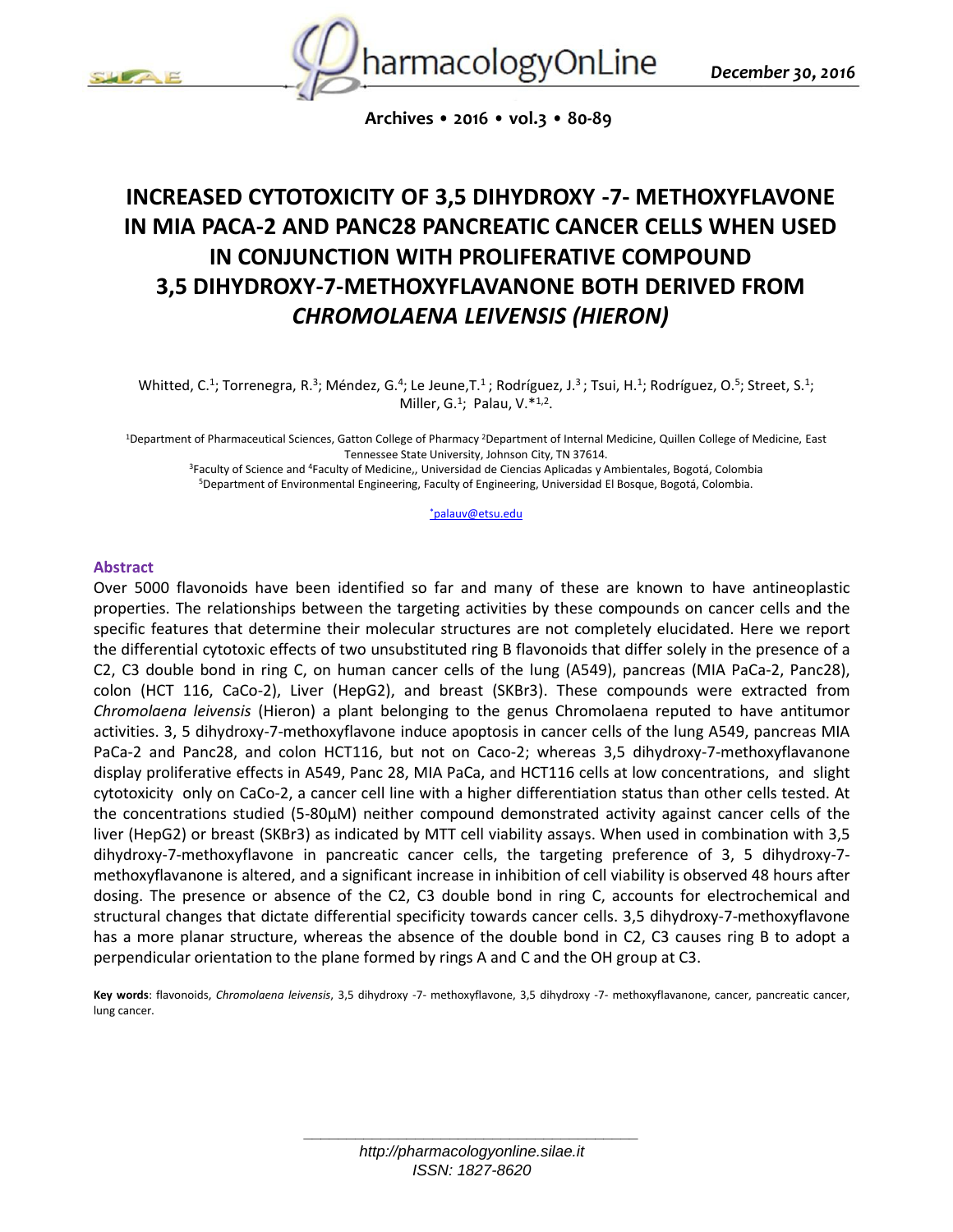# **Introduction**

Flavonoids are polyphenolic compounds with a phenylbenzopyrone structure (C6-C3-C6) commonly found in plants (1). Over 5,000 flavonoids have been discovered (2) and are divided into subgroups depending upon the level of oxidation of ring C, a benzo-γ-pirone (3). These subgroups include isoflavones, flavonols, flavanones, flavanonols, flavanols, anthocyanidins, and chalcones (1, 4). Flavonoids have been recognized to possess several bioactive properties such as antioxidant (5, 6), antiviral (7, 8), and antidiabetic, as well as the ability to protect the gastrointestinal tract (9), and cardiovascular system (4). In cancer research, some flavonoids have been found to have chemoprotective properties (10-12), while others have been reported to display antineoplastic activities(10, 13, 14).

Previously, it has been reported that plants belonging to the genus Chromolaena inhibit cell survival in cancer cells. Indeed, extracts derived from leaves and inflorescences of *C. odorata* have shown cytotoxic activity against cancer cells of the lung (15). Furthermore, studies on the same species have reported that p-hydroxybenzoic acid, p-Coumaric acid, flavones, flavanones and chalcones protect skin cells from oxidative damage and facilitate the repair process (16) suggesting the absence of a cytotoxic effect of these bioactive compounds on normal cells. In this study, we report on the cytotoxic activity on cancer cells by two flavonoids extracted from *Chromolaena leivensis* (Hieron), a wild plant commonly recommended as an anticancer treatment in some areas of the Andean region of Colombia, and a component of the traditional ethnobotanical knowledge of this region (17). We had previously isolated these compounds from the leaf extract of *C. leivensis* (Hieron), and identified them as 3,5 dihydroxy -7 methoxyflavone or CHL 1, and 3,5 dihydroxy -7 methoxyflavanone or CHL 2 (Figure 1).

Preliminary tests of the compounds using human erythroleukemia K562 and melanoma A375 cells showed cytotoxic activity against these cells, lending initial support to the notion that *C. leivensis* (Hieron) may have anticancer properties (18). In this study we further explore the antineoplastic effects of these two compounds on human cancer cells derived from lung (A549), colon (HCT 116 and CaCo 2), pancreas (MIA Paca-2 and Panc 28), liver (HepG2), and breast (SKBr3). These two flavonoids are compounds with unsubstituted ring B and differ solely in the presence of the C2=C3 double bond in ring C, thus displaying differences in the penicillin/streptomycin *\_\_\_\_\_\_\_\_\_\_\_\_\_\_\_\_\_\_\_\_\_\_\_\_\_\_\_\_\_\_\_\_\_\_\_\_\_\_\_*

electrochemistry and the structure of the molecules. Previous studies of isomeric flavonoids with unsubstituted ring B, have shown differential targeting by these compounds of highly tumorigenic cells with varying differentiation status (19). Furthermore, it was shown that both of these compounds depend on distinct apoptotic pathways to exert their cytotoxic activities on the specific target cells (20). We hypothesized that CHL 1 and CHL 2 may have differential cytotoxic activities on cancer cells, and that these differences may help elucidate the contributions of the presence of the C2=C3 double bond in flavonoids with unsubstituted ring B, to distinct antineoplastic targeting.

## **Methods**

## *Procedure to obtain 3,5 dihydroxy -7 methoxyflavone and 3,5 dihydroxy -7 methoxyflavanone.*

Both flavonoids were isolated, purified and identified as previously described (18). Briefly, flowering plants were collected in the outskirts of Bogota Colombia (4o33'00.7"N 74°15'00.5"W) and a control sample was sent to the National Herbarium of Colombia for identification and was determined to be *Chromolaena leivensis* (Hieron). King & H. Rob, number COL-535 219 Colombian National Herbarium. The extraction was carried out in Soxhlet with 95% ethanol. The extract was mixed with silica gel (1:2) and extracted solid- liquid with petroleum ether, toluene, dichloromethane, ethyl acetate and methanol, successively. A portion of the Toluene fraction was subjected to column chromatography with silica gel (Merck Kieselgel), eluting with petroleum ether, toluene and methanol in various proportions. The flavonoids were obtained by fractional crystallization and were identified by physical, chemical and spectroscopic assays.

## **Cell Lines and Culture Conditions.**

Colon (HCT 116, CaCo 2), pancreas (MIA PaCa-2), liver (HepG2), breast (SKBr3), and lung (A549) cancer cell lines were obtained from the American Tissue Type Culture Collection (Mannassas, VA). All cell lines were cultured following the ATCC recommendations. Pancreatic cancer cell line, Panc 28, was a gift from Dr. Paul Chiao from the University of Texas M.D. Anderson Cancer Center, Houston, TX, and was cultured in the same manner as recommended for MIA PaCa-2 cells, in Dulbecco's modified Eagle's medium with high glucose (GIBCO/Invitrogen, Carlsbad, CA) supplemented with 10% (v/v) fetal bovine serum, L-glutamine, and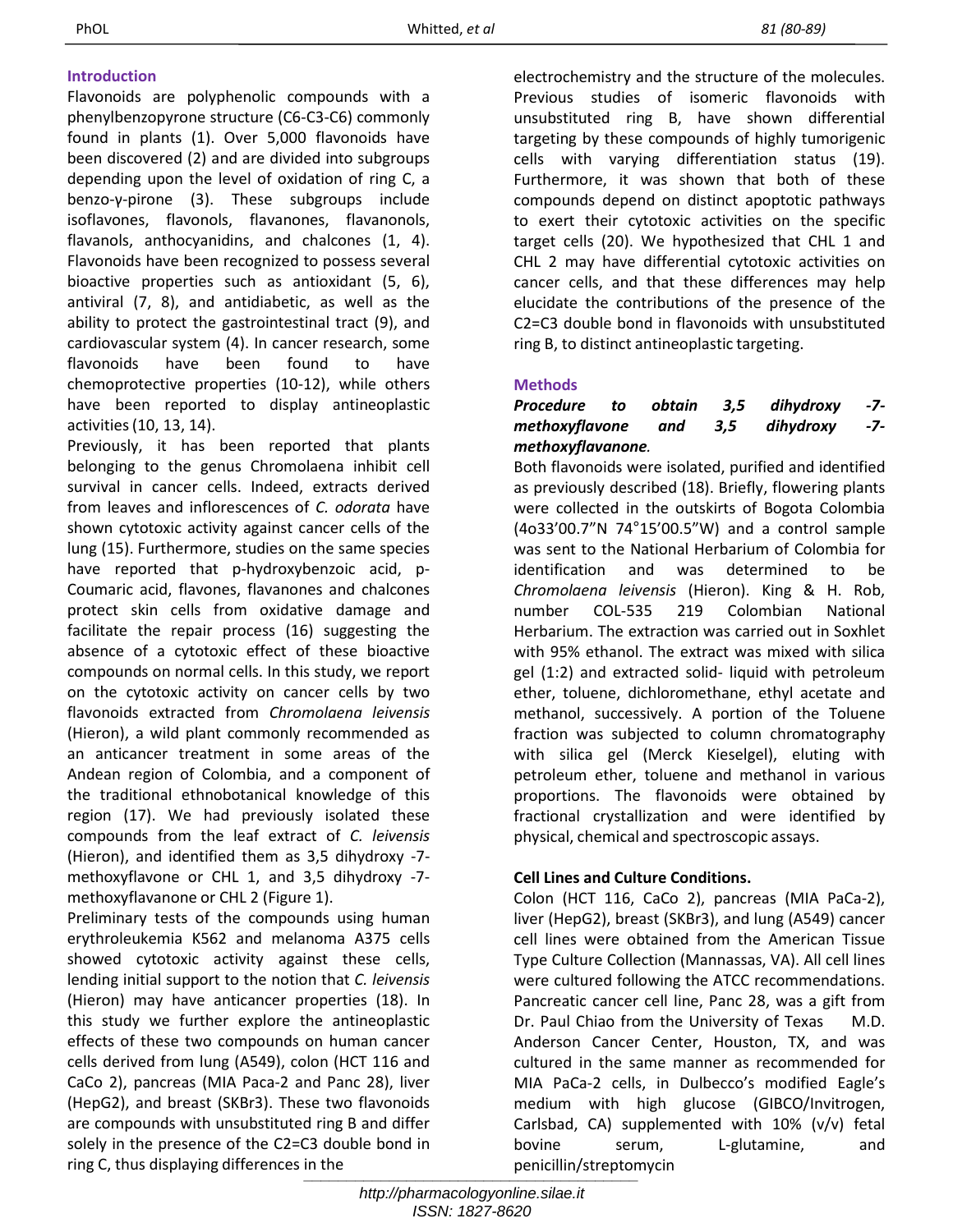# *Cell Viability Assay.*

Cells were plated in 48 well plates and allowed to grow to ~75% confluent before being treated with either vehicle, CHL 1, CHL 2, or combination of CHL 1 and CHL 2. The compounds were dissolved in dimethyl sulfoxide (DMSO; Sigma- Aldrich) and dosed at final concentrations of 0, 5, 10, 20, 40, and 80 µM. Pancreatic cancer cells were also treated with gemcitabine hydrochloride (Sigma- Aldrich) dissolved in DMSO and dosed at final concentrations of 0, 1, 2, 4, 8, and 16 µM (21-24). The maximum final concentration of DMSO in the treated well was ≤0.27% of the total volume in the well. After 24 or 48 hours of incubation, a solution of 5mg/mL of 3-(4, 5-methyl-thiazol-2-yl)-2, 5 diphenyl-tetrazolium bromide (MTT; from Sigma Aldrich) was added at 10% of the volume of each well, and then incubated for 3.5 hours. Formazan products were solubilized with acidified 2-propanol and optical density was measured at 570 nm with a Biotek Synergy HT plate reader (Winooski, VT). Data from assays displaying a decrease of cell viability ≥ 50%, were evaluated by nonlinear regression analysis (GraphPad Prism, La Jolla, CA), and represented as the effective concentration required to decrease 50% of cell viability (EC50).

## *Apoptosis Assay.*

Cells were seeded on cover slips and grown to ~75% confluent, and treated with vehicle (DMSO), or 40 µM of either CHL 1, CHL 2, combination, for 4 or 24 hours. TUNEL (TdT-mediated dUTP nick end labeling) was performed according to manufacturer's instructions (Roche; Mannheim, Germany). Briefly, cells were fixed using 4% paraformaldehyde and permeabilized with 0.1% sodium citrate and 0.1% Triton. Nuclei of the cells were stained with DAPI and fluorescence images obtained with an EVOS microscope (AMG; Bothell, WA).

# *X-ray Diffraction Analysis(XRD).*

Data collection, cell refinement, and data reduction: MSC/AFC6S diffractometer control software (Molecular Structure Corp., The Woodlands, TX). Program used to solve structure: SHELXS97; program used to refine structure: SHELXL97; molecular graphics: SHELXTL-PC (G.M Sheldrick, Institute of Inorganic Chemistry Göttingen, Germany).

# *Analysis of Antioxidant activity.*

The 1, 1-diphenyl-2-picrylhydrazyl (DPPH) radical scavenging assay was conducted by adding DPPH at

a final concentration of 0.05mM to the flavonoids at different concentrations. The samples were allowed to incubate in the dark for 60 minutes and the absorbance was measured at 540nm in a Cary 50 (Varian, Cary, NC). The activity is expressed as the percent of inhibition of DPPH, and radical scavenging activity is expressed as AOC50 (the concentration of substrate which causes a 50% loss of DPPH activity, or antioxidant capacity).

# *Statistical Analysis.*

The effect on cell viability was analysed for significant difference using two-way ANOVA followed by a Tukey's HSD test, in which compound or combination of compounds and concentration were considered to be study factors. (SAS 9.2; SAS Institute, Cary, NC). Statistical significance was set at p 0.05.

# **Results**

## *Flavone CHL 1 exerts a significantly higher cytotoxic effect via apoptosis on lung cancer A549 cells as compared to flavanone CHL 2.*

To test the potential cytotoxic activity of the compounds against lung cancer, lung alveolar basal epithelial carcinoma A549 cells were treated with either CHL1 or CHL2 at concentrations ranging from 5-80 µM. MTT assays done 24 hours after treatment showed that CHL1 effectively decreased cell viability of A549 cells (Figure 2A). Conversely, treatment with CHL2 caused an increase in cell viability at 5, 10, and 20µM, displaying cytotoxicity only at concentrations higher than 40µM (Figure 2B). The half maximal effective concentrations of the compounds are 24.19 ± 1.34 µM for CHL 1, and for CHL 2 it is beyond the tested concentrations at 120.80µM (Figure 2C). To determine whether treatment with the flavone cause apoptosis in A549 cells, TUNEL assay was performed. The presence of fragmented DNA in A549 cells treated with 40µM of CHL1, suggest that the observed loss of cell viability is the result of the activation of apoptosis as shown in figure 2D, green channel. As expected, no DNA fragmentation is observed on cells treated with CHL 2 at this concentration (Figure 2D).

#### *Flavone CHL 1 but not flavanone CHL 2 inhibits cell viability and causes apoptosis on pancreatic cancer Panc28 and MIA PaCa-2 cells.*

Previous studies of isomeric flavones which also displayed an unsubstituted ring B, have shown differential targeting of highly tumorigenic cancer cells with varying differentiation status (19). To test y adding DPPH at **the summan whether CHL 1 and CHL 2 display similar targeting,**<br>————————————————————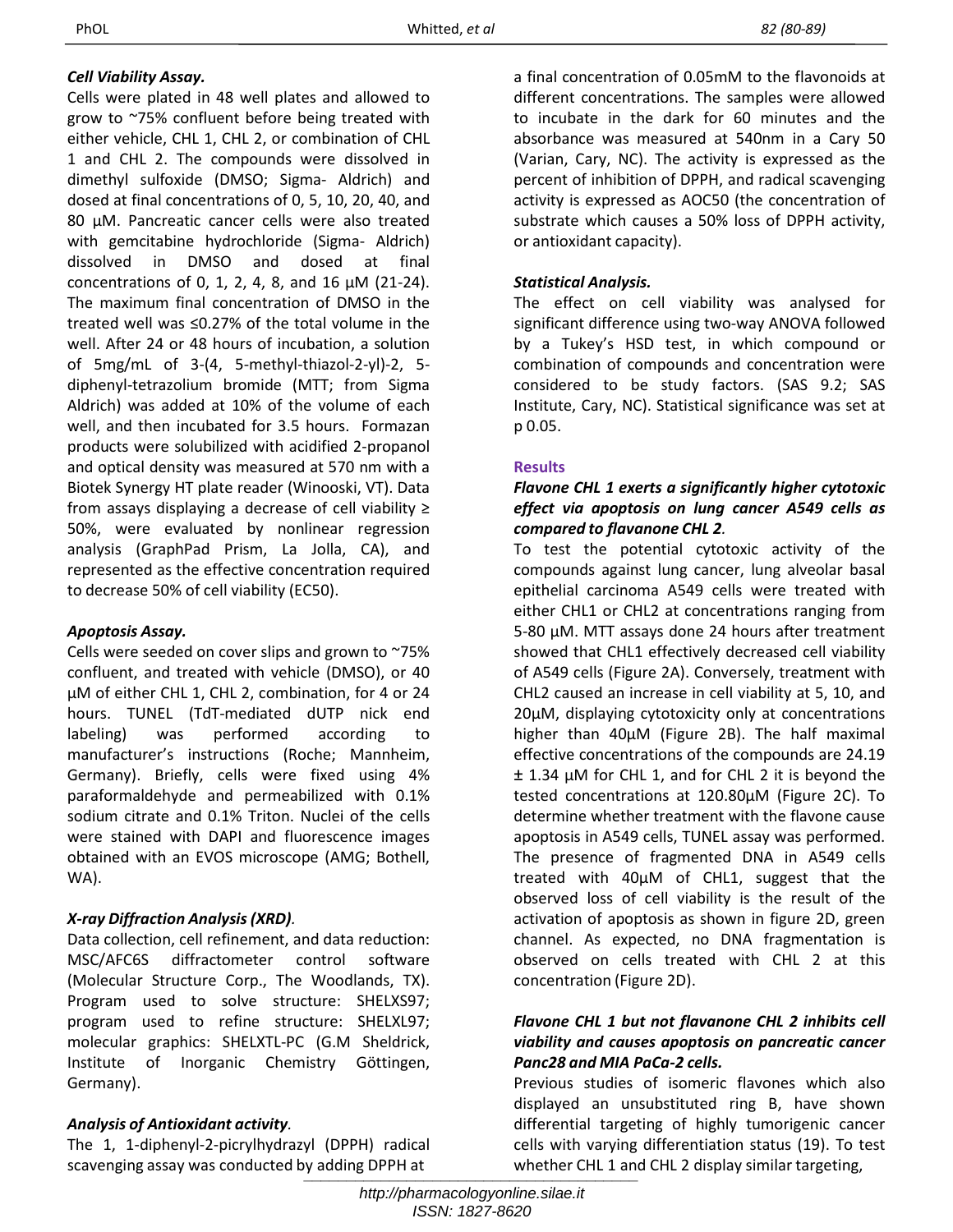better differentiated pancreatic cancer Panc 28 cells and poorly differentiated MIA PaCa-2 cells were treated with CHL 1 and CHL 2 at concentrations ranging from 5-80µM. Cell viability assays via MTT showed that CHL 1 has a cytotoxic effect on both pancreatic cancer cell lines with half maximal effective concentrations of 71.75 and 52.3 µM for Panc28 and MIA PaCa-2 cells respectively (Figure 3A and C). Conversely, CHL 2 failed to inhibit cell viability on either pancreatic cancer cell line (Figure 3B), with a proliferative effect at low concentrations, as evidenced by increased cell viability at 5 and 10µM in Panc28 cells. The cytotoxic effect observed on pancreatic cancer cells after treatment with CHL 1, may involve the induction of apoptotic signalling pathways as suggested by the presence of fragmented DNA (figure 3D, green channel) in Panc28 cells dosed with 40µM CHL 1, as shown by TUNEL assay. The results shown in figure 3D confirm the absence of effect by CHL 2 firstly observed via MTT. Similar results were obtained for TUNEL assay performed on MIA PaCa-2 cells dosed with 40µM of either CHL 1 or CHL2 (results not shown).

# *CHL 1 and CHL 2 have a differential apoptotic effect on colon cancer cells.*

To determine whether cell differentiation status is a factor in the targeting and cytotoxic effect by CHL 1 and CHL 2 on colon cancer cells, better differentiated CaCo 2(25) and poorly differentiated HCT 116 cells were treated with either CHL 1 or CHL 2 at concentrations between 5 and 80µM. MTT assay data showed that CHL 1 decreased cell viability of HCT 116 cells with a half maximal effective concentration 64.48µM. However, it had no effect on CaCo 2 cells (Figure 4A and C). Conversely, the flavanone CHL 2 appear to inhibit cell viability of CaCo 2 with a half-maximal effective concentration of 83.22µM, with no effect on HCT 116 (Figure 4B and C). TUNEL assay data show that both compounds induce apoptosis in their targeted cells as evidenced by the presence of fragmented DNA (figure 5 A and B, green channel), confirming the differential effect on cell viability of CHL 1 and CHL 2 observed via MTT assay (figure 4).

# **A greater and sustained decrease of cell viability is observed in pancreatic cancer cell lines 48 hours after treatment with the combination of CHL 1 and CHL 2 as compared to treatment with CHL 1 as a single agent**.

To determine whether there is a beneficial effect by the treatment of the cells with the combination of

the compounds, all cell lines were dosed and analysed via MTT assay at 24 and 48 hours after treatment. No changes were observed after 24 hours as compared to treatment with CHL1 alone on any of the cell lines tested. However, a stronger effect was observed on pancreatic cancer cell lines 48 hours after dosing. MIA PaCa-2 and Panc28 cells dosed with the combination of CHL1 and CHL2, display significantly lower cell viability as compared to treatment with either individual agent. (Figure 6A and 6B). Furthermore, the effect on cell viability observed at 48 hours after treatment with the combination of CHL1 and CHL2 on pancreatic cancer MIA PaCa-2 and Panc28 cells, was significantly greater than the effect observed at 48 hours after dosing the cells with gemcitabine hydrochloride (Figure 6C) at effective concentrations (22, 24). The effect on cell viability of combination treatment of CHL 1and CHL 2 on lung cancer A549 and colon cancer HCT 116 and CaCo 2 cells, did not differ from the results obtained with the individual compound, and returned to control levels after 48 hours in the colon cell lines (data not shown).

# *The ring B on flavanone CHL 2 has a perpendicular orientation to the plane formed by rings A and C and the OH group at C3.*

X-ray diffraction analysis of CHL 2 showed that the position of the phenyl ring has a perpendicular orientation relative to the flavonoid ring (figure 7A). Conversely, the CHL 1 molecule has a more planar orientation in agreement with previous molecular modelling studies of flavones with unsubstituted ring B (26). Due to the saturated heterocyclic ring and the consequent lack of conjugation between the A and B rings, CHL 2 is expected to have lower antioxidant activity than CHL 1(6, 27). However, since the 3-OH in the C ring is responsible for antioxidant activity we tested its radical scavenging activity by DPPH.

## **Discussion**

Previous studies on flavonoids have reported that the reduction of the C2, C3-unsaturated bond in the C ring with a 3-OH and a 4-carbonyl has no effect on the antioxidant activity (6). This is not the case in molecules with unsubstituted ring B, as it is shown in the present study where the reduction of the C2=C3 bond, showed a total loss of activity. Thus, effectiveness for radical scavenging and perhaps for the inhibition of viability of some cancer cells, requires the C2=C3 bond, regardless of the presence of the 3-OH group and the 4-carbonyl in the C-ring in these flavonoids. The presence of the C2=C3 bond *\_\_\_\_\_\_\_\_\_\_\_\_\_\_\_\_\_\_\_\_\_\_\_\_\_\_\_\_\_\_\_\_\_\_\_\_\_\_\_*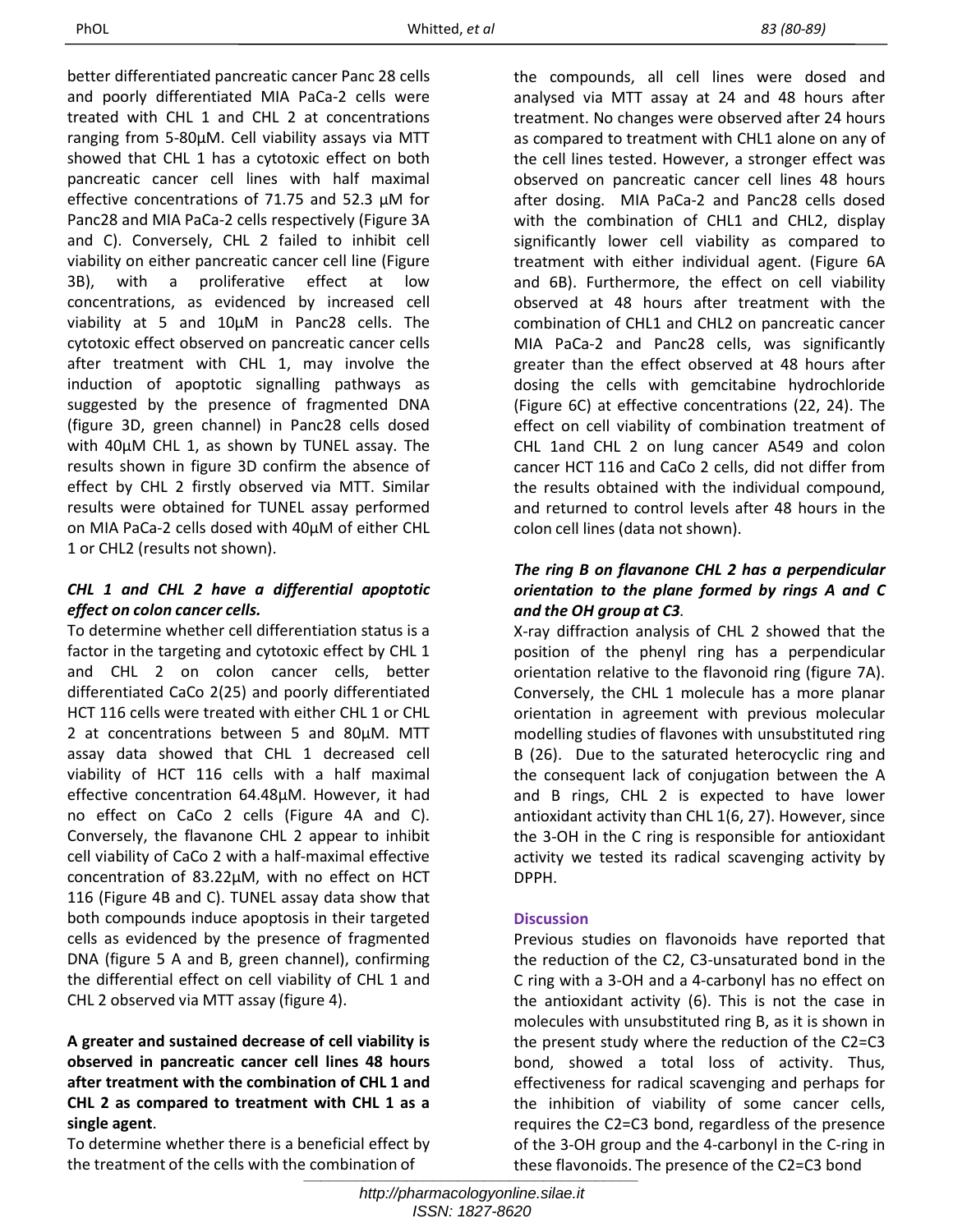also dictate structural changes in the molecule which subsequently may contribute to the observed cytotoxic activity. The flavone CHL 1 is most cytotoxic to A549 lung cancer cells with and EC50 of 24.19 followed by pancreatic cancer MIA PaCa-2 (EC50 52.30), and colon cancer HCT 116 (EC50 64.48). Moderate to complete absence of activity at the concentrations tested, was observed on pancreatic Panc28 (EC50 71.75), colon CaCo-2, liver HepG2, and breast SKBr3 cancer cells. We have also shown that the inhibition of cell viability by CHL 1, may include the activation of apoptotic pathways as indicated by the presence of fragmented DNA via TUNEL assay. The flavanone CHL 2 has no significant activity on any of the cells tested, except for minimal activity on colon cancer CaCo-2 cells (EC50 83.22). It was recently reported that flavone 3,5 dihydroxy-6,7,8-trimethoxyflavone (Flavone B) has a preference for poorly differentiated cancer cells (19) cells with significantly lower EC50 values for MIA PaCa-2 (EC50 33.18) and HCT116 (EC50 37.58), and no observed cytotoxic activity on better differentiated Panc28 and CaCo-2 cells (28). Flavone B differs from CHL 1, solely on the presence of two additional methoxy groups in positions C6 and C8. However, our results show absence of activity on both, better differentiated CaCo 2, as well as poorly differentiated HepG2 and SKBr3 cancer cells.

These results suggest that the preferential targeting of poorly differentiated cells by unsubstituted ring B flavones with a 3-OH may require the presence of the additional two methoxy groups on positions C6 and C8. In the case of flavanone CHL 2, our results indicate that it has slight cytotoxic activity only on CaCo-2 of the cells tested. These observations are in agreement with previously reported studies that showed that flavanones have a lower antiproliferative effect on cancer cells than flavones (29). Our data obtained 24 hours after treatment with flavone CHL 1 and flavanone CHL 2, lend support to this observation. The differential effects of the flavone versus the flavanone are further evidenced by the results obtained 48 hours after treatment with either compound or the combination of CHL 1 and CHL 2. While there is no significant change in viability of cancer cells of the lung (A549) or colon (HCT-116, CaCo-2), 48 hours after treatment with CHL 1, CHL 2, or the combination of both compounds as compared to the results obtained after 24 hours, this is not the case in pancreatic cancer cells. MIA PaCa and Panc28 pancreatic cancer cells treated with CHL 2 showed an increase in cell viability, whereas the flavone CHL 1 failed to have a significant effect as *chromatography* 

compared to the control (Figures 6A, 6B). Thus, there is no unexpected sustained effect of the flavone after 48 hours of treatment in cells of the pancreas. Surprisingly, treatment of MIA PaCa-2 and Panc 28 cells with the combination of CHL 1 and CHL 2 produced a significant decrease in cell viability 48 hours after treatment, as compared to the effect of either single compound, suggesting an interesting mechanism of action for the combination of these compounds. These results may indicate that the intensity of the inhibitory effect on cell growth by CHL 1 is not a factor in its behaviour when dosed in combination with CHL 2 since the flavone is most effective in lung cancer cells, while requiring higher doses on pancreatic and colon cancer cells to achieve significant levels of cytotoxicity. Furthermore, it may also be evidence of specific targeting of pancreatic cells with varying phenotypic characteristics, requiring a longer time to inhibit cell viability.

We studied two unsubstituted ring B flavonoids with a 3-OH, that differ solely in the presence of a C2, C3 double bond in ring C. This difference accounts for electrochemical and structural changes that dictate differential specificity towards cancer cells. CHL 1 has a more planar structure, whereas the absence of the double bond in C2, C3 causes ring B to adopt a perpendicular orientation to the plane formed by rings A and C and the OH group at C3. Flavone CHL 1 demonstrated to induce apoptosis in all cells tested except CaCo-2, HepG2, and SKBr3, while flavanone CHL 2 is slightly cytotoxic only to CaCo-2, a cancer cell line with a higher differentiation status than other cells tested. CHL 2 targeting preference is altered when combined with CHL 1 and dosed to cancer cells of the pancreas MIA PaCa and Panc 28.

The information presented here warrants further study of the mechanism of action of these compounds, and the relationships between chemical structures, type and position of substituent groups and their cytotoxic effects on cancer cells.

#### **Acknowledgments**

This work was funded by Universidad de Ciencias Aplicadas y Ambientales and the Department of Pharmaceutical Sciences at East Tennessee State University Gatton College of Pharmacy

#### **References**

- 1. Liu HL, Jiang WB, Xie MX. Flavonoids: recent advances as anticancer drugs. Recent patents on anti-cancer drug discovery. 2010;5(2):152-64.
- 2. Cai H, Verschoyle RD, Steward WP, Gescher AJ. Determination of the flavone tricin in human plasma by high-performance liquid chromatography. Biomedical chromatography : BMC. 2003;17(7):435-9.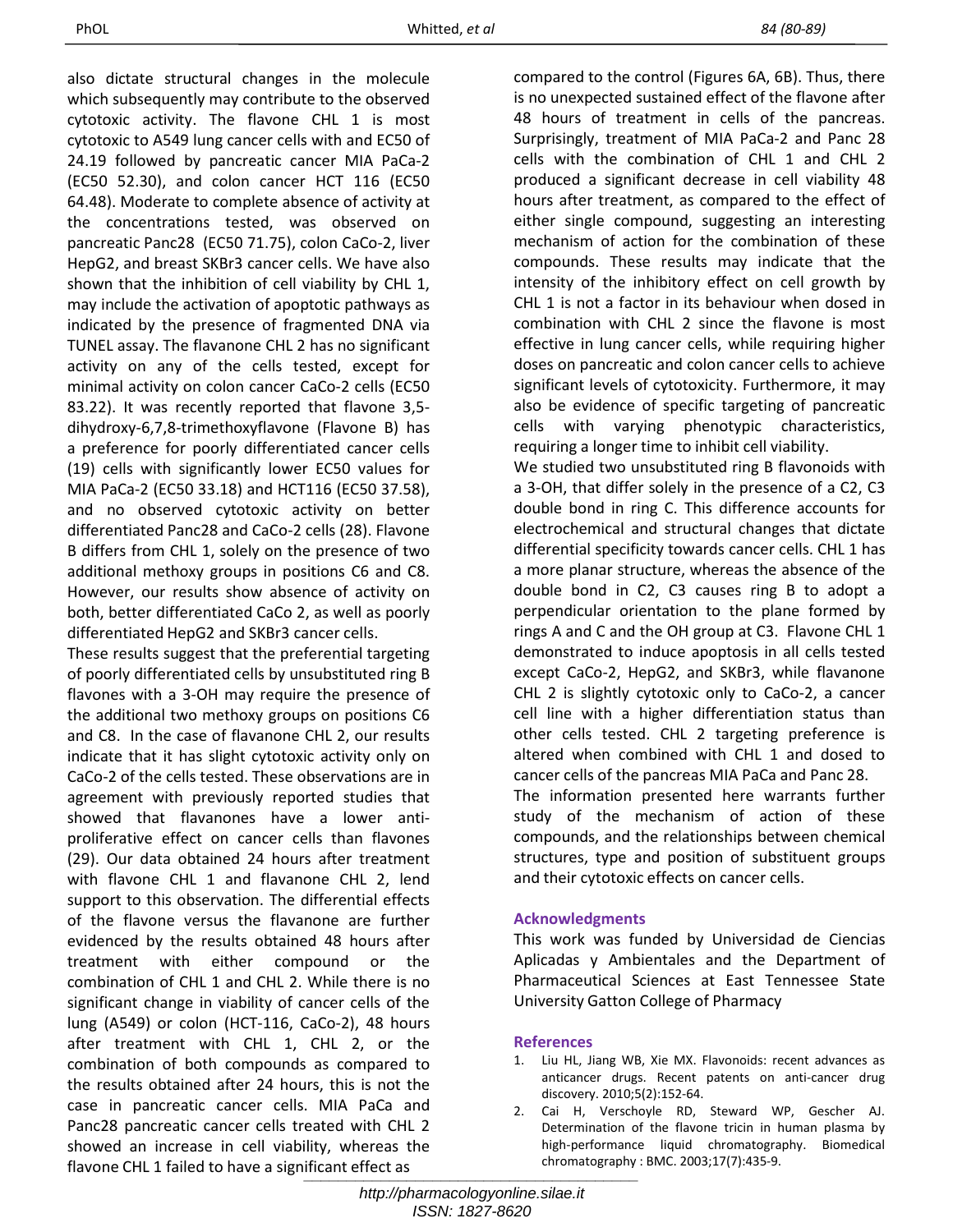- 3. Cook NC SS. Flavonoids—Chemistry, metabolism, cardioprotective effects, and dietary sources. The Journal of Nutritional Biochemistry. 1996;7(2):66-76.
- 4. Middleton E, Jr., Kandaswami C, Theoharides TC. The effects of plant flavonoids on mammalian cells: implications for inflammation, heart disease, and cancer. Pharmacological reviews. 2000;52(4):673-751.
- 5. Choudhary MI, Hareem S, Siddiqui H, Anjum S, Ali S, Atta Ur R, et al. A benzil and isoflavone from Iris tenuifolia. Phytochemistry. 2008;69(9):1880-5.
- 6. Rice-Evans CA, Miller NJ, Paganga G. Structure-antioxidant activity relationships of flavonoids and phenolic acids. Free Radic Biol Med. 1996;20(7):933-56.
- 7. Lin YT, Wu YH, Tseng CK, Lin CK, Chen WC, Hsu YC, et al. Green tea phenolic epicatechins inhibit hepatitis C virus replication via cycloxygenase-2 and attenuate virusinduced inflammation. PLoS One. 2013;8(1):e54466.
- 8. Zandi K, Teoh BT, Sam SS, Wong PF, Mustafa MR, Abubakar S. Novel antiviral activity of baicalein against dengue virus. BMC complementary and alternative medicine. 2012;12:214.
- 9. Mota KS, Dias GE, Pinto ME, Luiz-Ferreira A, Souza-Brito AR, Hiruma-Lima CA, et al. Flavonoids with gastroprotective activity. Molecules. 2009;14(3):979-1012.
- 10. Kandaswami C, Lee LT, Lee PP, Hwang JJ, Ke FC, Huang YT, et al. The antitumor activities of flavonoids. In vivo. 2005;19(5):895-909.
- 11. Lambert JD. Does tea prevent cancer? Evidence from laboratory and human intervention studies. The American journal of clinical nutrition. 2013;98(6 Suppl):1667S-75S.
- 12. Yang CS, Landau JM, Huang MT, Newmark HL. Inhibition of carcinogenesis by dietary polyphenolic compounds. Annual review of nutrition. 2001;21:381-406.
- 13. Chiang LC, Ng LT, Lin IC, Kuo PL, Lin CC. Anti-proliferative effect of apigenin and its apoptotic induction in human Hep G2 cells. Cancer Lett. 2006;237(2):207-14.
- 14. Doleckova I, Rarova L, Gruz J, Vondrusova M, Strnad M, Krystof V. Antiproliferative and antiangiogenic effects of flavone eupatorin, an active constituent of chloroform extract of Orthosiphon stamineus leaves. Fitoterapia. 2012;83(6):1000-7.
- 15. Suksamrarn A, Chotipong A, Suavansri T, Boongird S, Timsuksai P, Vimuttipong S, et al. Antimycobacterial activity and cytotoxicity of flavonoids from the flowers of Chromolaena odorata. Arch Pharm Res. 2004;27(5):507- 11.
- 16. Phan TT, Hughes MA, Cherry GW. Effects of an aqueous extract from the leaves of Chromolaena odorata (Eupolin) on the proliferation of human keratinocytes and on their migration in an in vitro model of reepithelialization. Wound Repair Regen. 2001;9(4):305-13.
- 17. Garcia Barriga H. Flora medicinal de Colombia : botánica médica. Bogotá: Instituto de Ciencias Naturales,

Universidad Nacional; 1974.

- 18. Torrenegra RD, Rodriguez OE. Chemical and biological activity of leaf extracts of Chromolaena leivensis. Nat Prod Commun. 2011;6(7):947-50.
- 19. Thomas CM, Wood RC, 3rd, Wyatt JE, Pendleton MH, Torrenegra RD, Rodriguez OE, et al. Anti-neoplastic activity of two flavone isomers derived from Gnaphalium elegans and Achyrocline bogotensis. PLoS One. 2012;7(6):e39806.
- 20. LeJeune TM, Tsui HY, Parsons LB, Miller GE, Whitted C, Lynch KE, et al. Mechanism of Action of Two Flavone Isomers Targeting Cancer Cells with Varying Cell Differentiation Status. PLoS One. 2015;10(11):e0142928.
- 21. Martinotti S, Ranzato E, Parodi M, Vitale M, Burlando B. Combination of ascorbate/epigallocatechin-3 gallate/gemcitabine synergistically induces cell cycle deregulation and apoptosis in mesothelioma cells. Toxicol Appl Pharmacol. 2014;274(1):35-41.
- 22. Yeo D, Huynh N, Beutler JA, Christophi C, Shulkes A, Baldwin GS, et al. Glaucarubinone and gemcitabine synergistically reduce pancreatic cancer growth via down-regulation of P21-activated kinases. Cancer Lett. 2014;346(2):264-72.
- 23. da Silva GN, de Camargo EA, Savio AL, Salvadori DM. MRE11A and SKP2 genes are associated with the increased cytotoxicity induced by the synergistic effects of cisplatin and gemcitabine in bladder cancer cells. Mol Biol Rep. 2014;41(7):4613-21.
- 24. Rathos MJ, Joshi K, Khanwalkar H, Manohar SM, Joshi KS. Molecular evidence for increased antitumor activity of gemcitabine in combination with a cyclin-dependent kinase inhibitor, P276-00 in pancreatic cancers. J Transl Med. 2012;10:161.
- 25. Gilbert T, Le Bivic A, Quaroni A, Rodriguez-Boulan E. Microtubular organization and its involvement in the biogenetic pathways of plasma membrane proteins in Caco-2 intestinal epithelial cells. J Cell Biol. 1991;113(2):275-88.
- 26. Duran E, Ramsauer VP, Ballester M, Torrenegra RD, Rodriguez OE, Winkle SA. Qualitative analysis of sequence specific binding of flavones to DNA using restriction endonuclease activity assays. Biopolymers. 2013;99(8):530- 7.
- 27. Cos P, Ying L, Calomme M, Hu JP, Cimanga K, Van Poel B, et al. Structure-activity relationship and classification of flavonoids as inhibitors of xanthine oxidase and superoxide scavengers. J Nat Prod. 1998;61(1):71-6.
- 28. Sipos B, Moser S, Kalthoff H, Torok V, Lohr M, Kloppel G. A comprehensive characterization of pancreatic ductal carcinoma cell lines: towards the establishment of an in vitro research platform. Virchows Arch. 2003;442(5):444-52.
- 29. Loa J, Chow P, Zhang K. Studies of structure-activity relationship on plant polyphenol-induced suppression of human liver cancer cells. Cancer Chemother Pharmacol. 2009;63(6):1007-16.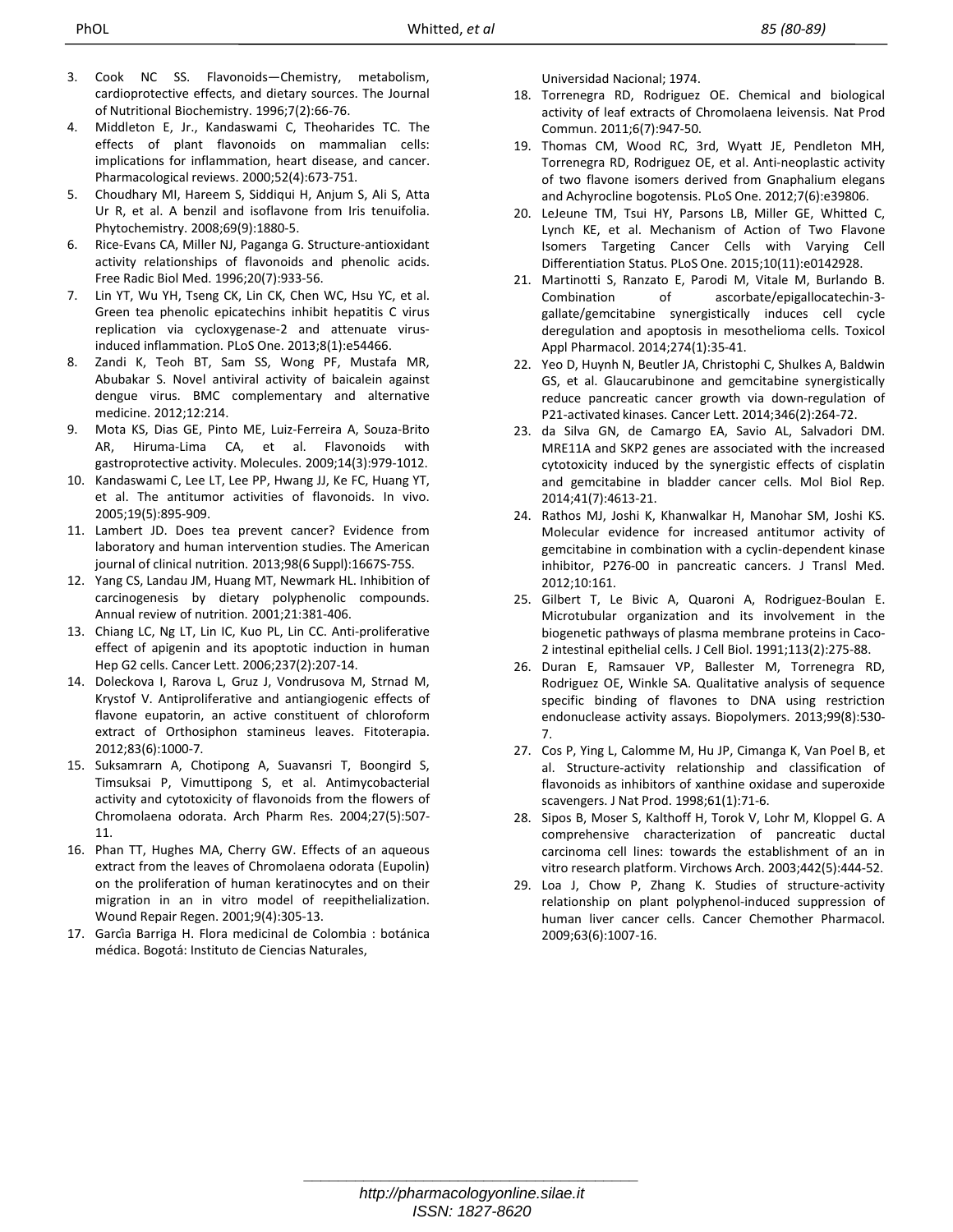

**Figure 1**. Molecular structures of flavonoids CHL 1 and CHL 2 A. 3,5- dihydroxy-7 methoxy flavone or CHL 1 B. 3,5 dihydroxy -7- methoxyflavanone or CHL 2.



vehicle only (DMSO at a final concentration of ≤0.3%). **Figure 2. Comparison of the effects of CHL 1 and CHL 2 on lung carcinoma A549 cells.** The effects of CHL 1 (A) and CHL 2 (B) on lung cancer A549 cells were determined by MTT assays and are represented as a percent of the control absorbance at a wavelength of 570nm. All data were collected at 24 h after treatment. Data shown are from representative experiments (mean $\pm$  SE, n = 3). \* p<0.05, significant difference between control and other concentrations for each compound. C. Half maximal effective concentration (EC50) $\pm$  SE for CHL 1 and CHL 2 treatment on A549 cells. The values were estimated by nonlinear regression analysis. D. Apoptotic effect of CHL 1 but not CHL 2 at a concentration of 40 µM, on A549 cells, as determined by TUNEL assay (green channel) 4 hours after treatment. DAPI (blue channel) is used to locate the nuclei of the cells. Control cells were treated with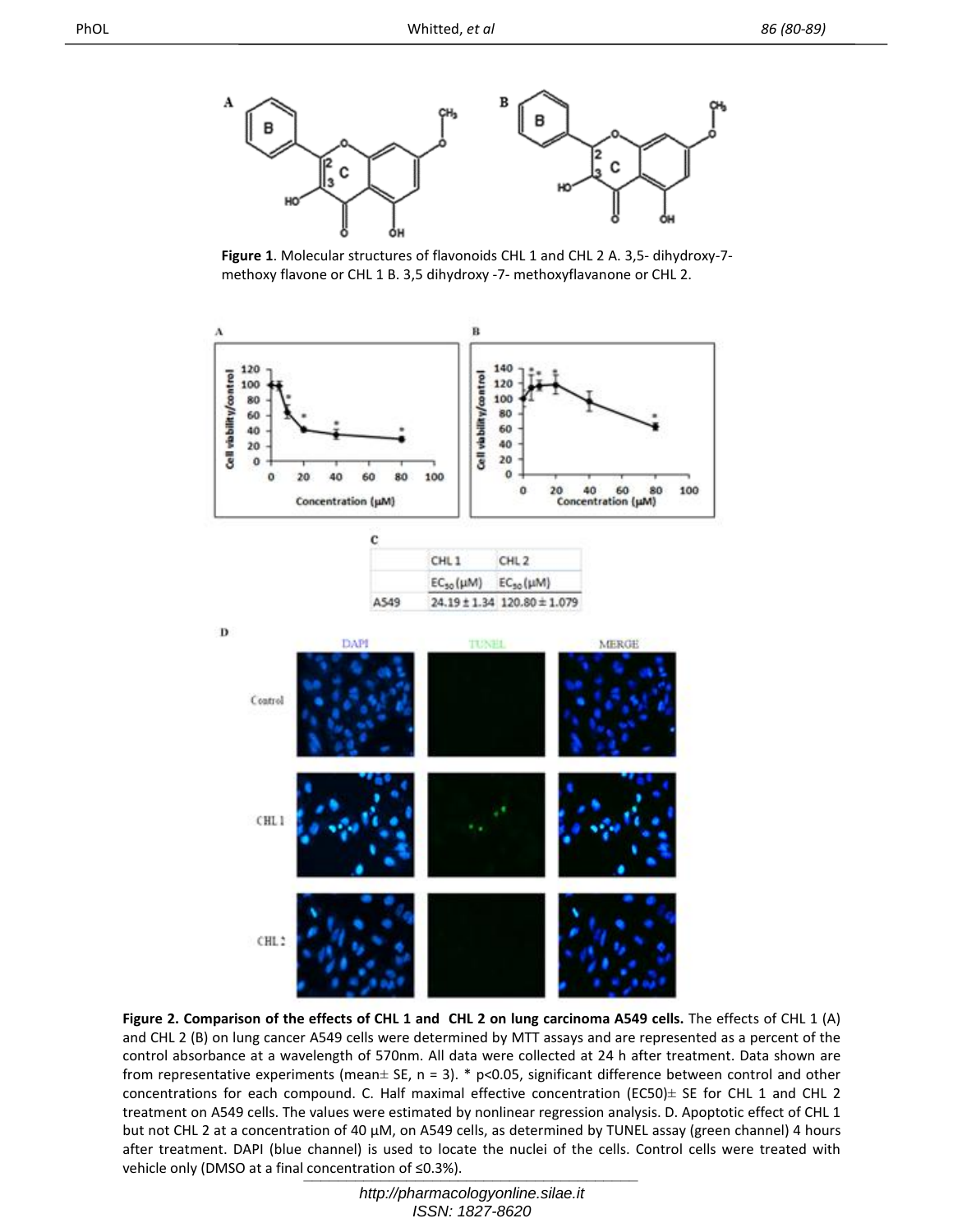

Figure 3. Comparison of the effects of CHL 1 and CHL 2 on pancreatic cancer MIA PaCa-2 and Panc28 cells. The effects of CHL 1 (A) and CHL 2 (B) on MIA PaCa-2 and Panc 28 pancreatic cancer cells were determined by MTT assays and are represented as a percent of the control absorbance at a wavelength of 570nm. All data were collected at 24 h after treatment. Data shown are from representative experiments (mean± SE, n = 3). \* p<0.05, significant difference between control and other concentrations for each compound. C. Half maximal effective concentration (EC50)  $\pm$  SE for CHL 1 and CHL 2 treatment on MIA PaCa and Panc28 cells. The values were estimated by nonlinear regression analysis. D. Apoptotic effect of CHL 1 but not CHL 2 at a concentration of 40 µM, on Panc28 cells, as determined by TUNEL assay (green channel) 4 hours after treatment. DAPI (blue channel) is used to locate the nuclei of the cells. Control cells were treated with vehicle only (DMSO at a final concentration of ≤0.3%).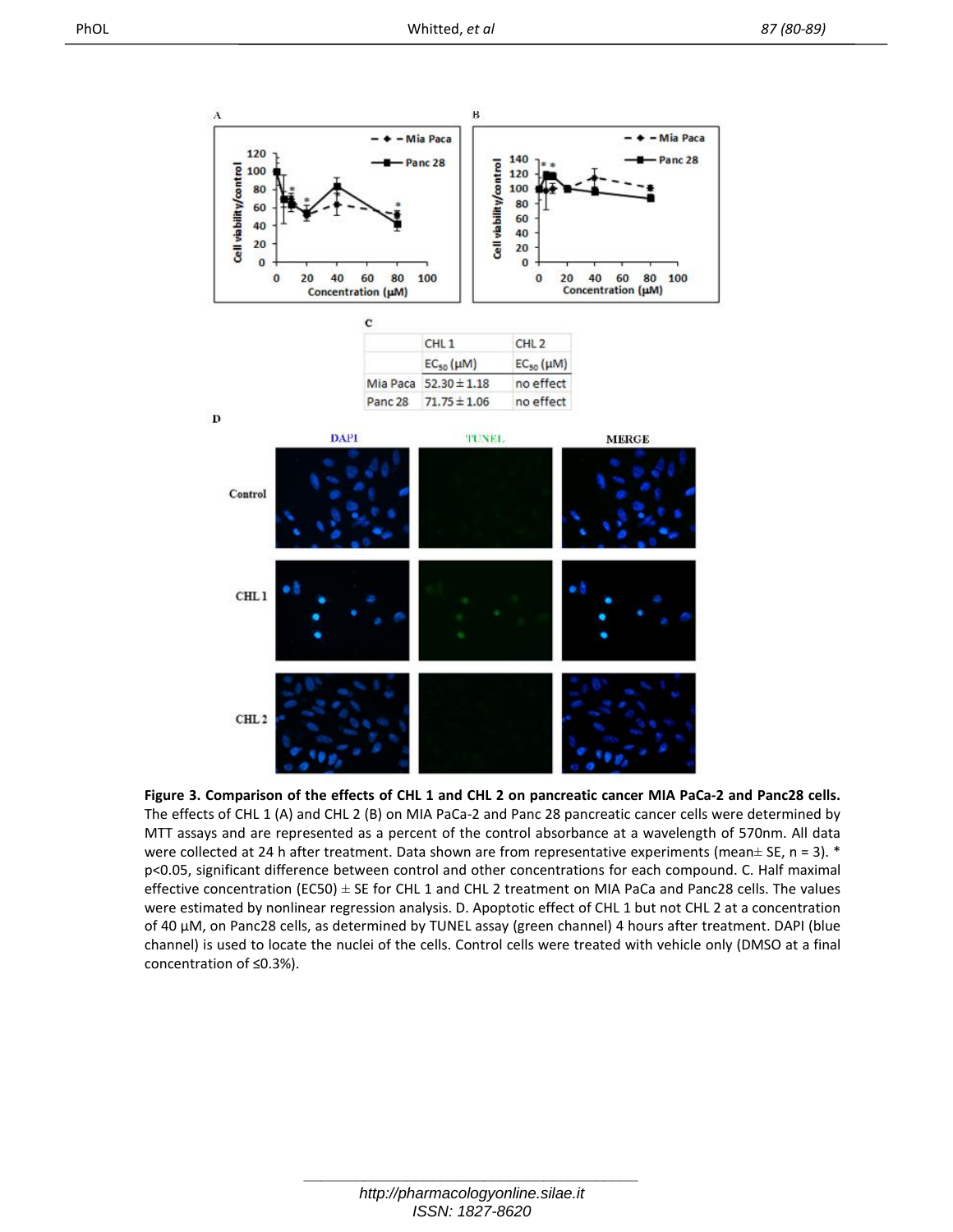

Figure 4. Differential effects of flavone CHL 1 and flavanone CHL 2 on colon cancer CaCo 2 and HCT 116 **cells**. The differential effects of CHL 1 (A) and CHL 2 (B) on CaCo-2 and HCT 116 colon cancer cells were determined by MTT assays and are represented as a percent of the control absorbance at a wavelength of 570nm. All data were collected at 24 h after treatment. Data shown are from representative experiments (mean $\pm$  SE, n = 3). \* p<0.05, significant difference between control and other concentrations for each compound. C. Half maximal effective concentration (EC50) ± SE for CHL 1 and CHL 2 treatment on CaCo-2 and HCT 116 cells. The values were estimated by nonlinear regression analysis



**Figure 5. Apoptotic effect of CHL and CHL 2 on colon cancer CaCo2 and HCT-116 cells**. Apoptotic effect of CHL1 and CHL 2 on CaCo 2 cells (A) and HCT 116 (B) after treatment with either flavonoid at a concentration of 40 µM, as determined by TUNEL assay (green channel) 4 hours after treatment. DAPI (blue channel) is used to locate the nuclei of the cells. As a control dells were treated with vehicle only (DMSO at a final concentration of ≤0.3%) and TUNEL assay was carried out parallel to the treated samples.

*\_\_\_\_\_\_\_\_\_\_\_\_\_\_\_\_\_\_\_\_\_\_\_\_\_\_\_\_\_\_\_\_\_\_\_\_\_\_\_ http://pharmacologyonline.silae.it ISSN: 1827-8620*